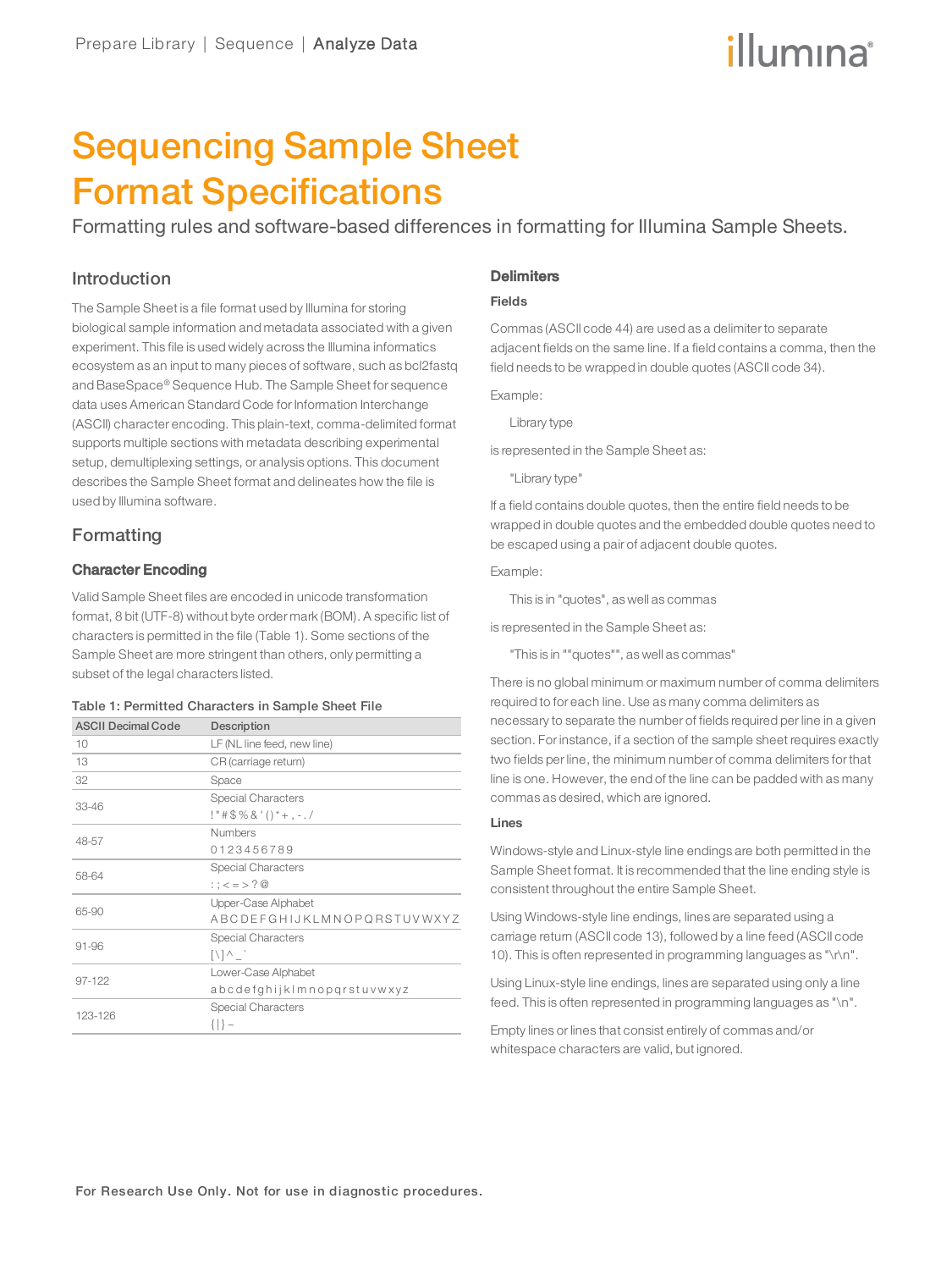## **Sections**

The Sample Sheet format is divided into multiple sections, which are denoted by a line starting with a section label. The section label starts with an open square bracket (ASCII code 91) containing a string of text for the section name, and ending with a closing square bracket (ASCII code 93).

Example "Header" section label:

#### [Header]

Section labels are case-sensitive. No characters after the section label are permitted other than commas and a line ending. All lines following a section label are considered part of a section until the next section label is encountered.

### Standard Sections

The following are standard Sample Sheet sections used by Illumina software. Sections may be in any order, except that the sample sheet must begin with the Header section and end with the Data section. Depending on the software using the Sample Sheet file, some sections may be optional. However, the Header and Data sections are always required.

#### **Header**

The Header section is required, and must be located on the first line of the Sample Sheet file. The Header contains informational fields describing the context around which a sequencing run or analysis was performed (eg, date, workflow, library prep kit, chemistry, etc.).

Headerrecords are represented as a series of key-value pairs. As such, each line requires exactly two fields. The first field in each line is the "key," which names the piece of metadata being recorded. Each key in the Header section must be unique. The second field in each line is the "value," which is the actual piece of metadata being recorded. Values do not necessarily need to be unique.

Example of a legal "Header" section containing records describing "Date" and "Investigator":

[Header] Date,2007-01-26 Workflow,GenerateFASTQ Investigator,John Smith

Example of a legal "Header" section (with padded commas):

[Header],,,,,, Date,2007-01-26,,,,, Workflow,GenerateFASTQ,,,,, Investigator,John Smith,,,,,

#### **Settings**

Settings is an optional section used to control various parameters for some Illumina software, such as bcl2fastq and BaseSpace Sequence Hub. If no Settings section is present in the Sample Sheet, the software will assume the default values for all options. Some

software will require different options available to configure in the Settings Section. For more detailed information on the available options, please refer to the respective user guides.

Settings records are represented as a series of key-value pairs. As such, each line requires exactly two fields. The first field in each line is the "key," which is the name of the option being configured. Each option in the Settings section can only be used once. The second field in each line is the "value," which is the actual piece of metadata being recorded. Values do not necessarily need to be unique.

Example bcl2fastq settings:

```
[Settings]
```

```
Adapter,AGATCGGAAGAGCACACGTCTGAACTCCAGTCA
AdapterRead2,AGATCGGAAGAGCGTCGTGTAGGGAAAGAGT
```
#### **Reads**

The Reads section describes the number of sequencing cycles used for read 1 and read 2. Reads records are represented as a single positive integer per read. As such, each line requires exactly one field. For single-end sequencing, there should be exactly one record. For paired-end sequencing, there should be exactly two records with the first representing read 1 and the second representing read 2. Index reads are not included in this section.

Example for a single-end  $1 \times 151$  sequencing run:

[Reads] 151

Example for a paired-end  $2 \times 151$  sequencing run:

[Reads] 151 151

The Reads section is only a required section when using a sample sheet file to set up a sequencing run through the MiSeq® Control Software.

### **Manifests**

Manifests is a section required by some secondary analysis workflows for targeted resequencing to specify a manifest file that contains the targets of interest.

Settings records are represented as a series of key-filename pairs. As such, each line requires exactly two fields. The first field in each line is the "key" which is an arbitrary string (usually a single letter). The second field in each line is the "filename," which is either the name or full path of the Manifest file including the file extension. The Manifest file must reside in the same run folder as the SampleSheet.csv file if a full path to the Manifest is not provided. Each key and filename in the Manifests section should be unique.

The Data section should also contain a Manifest column to assign a Manifest to each sample. Each sample can be assigned exactly one Manifest, but different samples may be assigned different Manifests.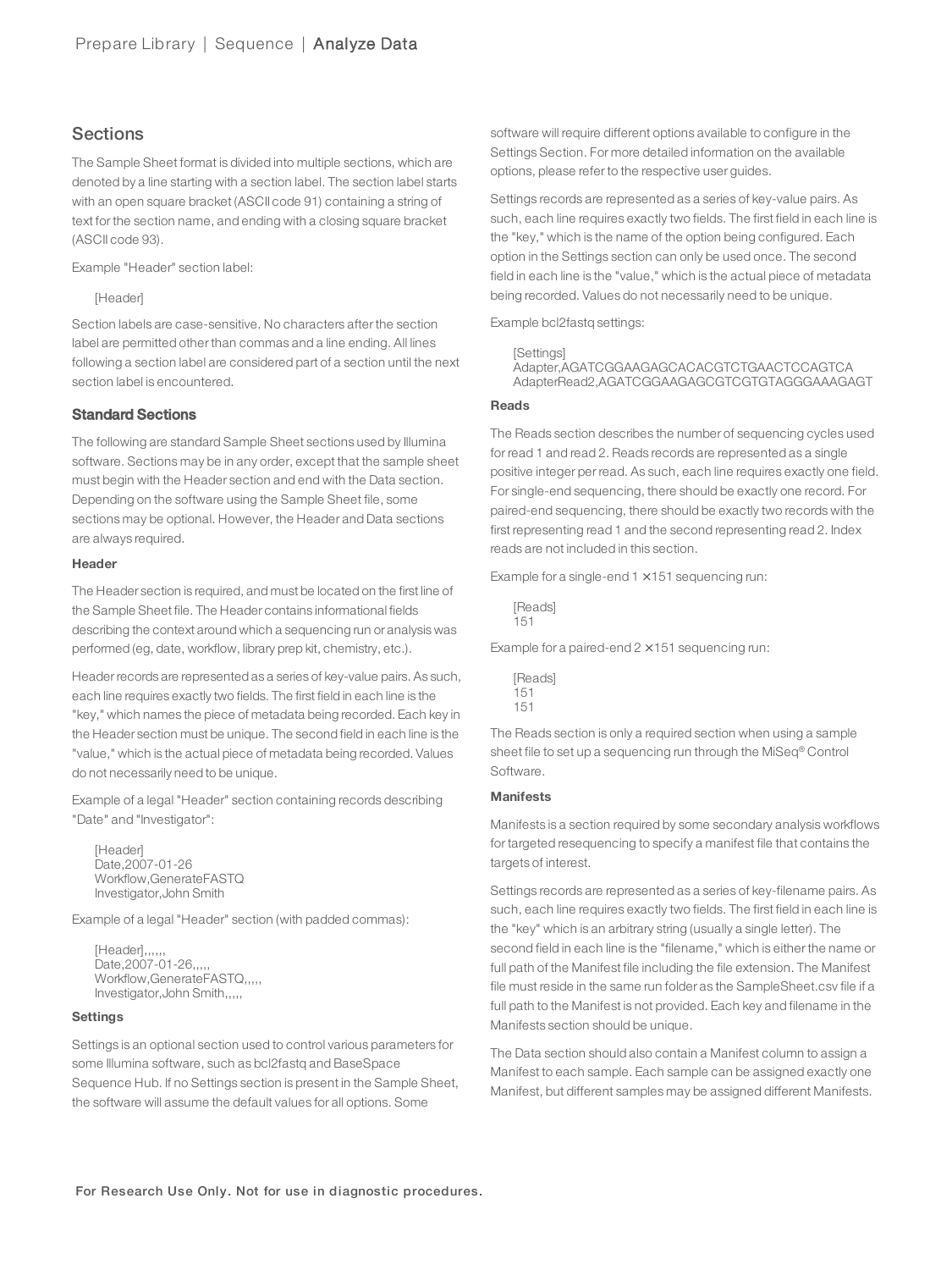Example with two TruSeq<sup>®</sup> Amplicon manifest files:

[Manifests] A,TruSeqAmpliconManifest-1.txt B,TruSeqAmpliconManifest-2.txt

[Data] Sample\_ID,Sample\_Name,I7\_Index\_ID,index,I5\_Index\_ ID,index2,Manifest,GenomeFolder A10001,Sample\_ A,A701,ATCACGAC,A501,TGAACCTT,A,Homo\_ sapiens\UCSC\hg19\Sequence\WholeGenomeFasta A10002,Sample\_ B,A702,ACAGTGGT,A501,TGAACCTT,A,Homo\_ sapiens\UCSC\hg19\Sequence\WholeGenomeFasta A10003,Sample\_C,A703,CAGATCCA,A501,TGAACCTT,B,Bos\_ taurus\Ensembl\UMD3.1\Sequence\WholeGenomeFasta A10004,Sample\_D,A704,ACAAACGG,A501,TGAACCTT,B,Bos\_ taurus\Ensembl\UMD3.1\Sequence\WholeGenomeFasta

#### **Data**

The Data section is required and must be located at the end of the Sample Sheet file. The Data section is a table and captures all samplespecific metadata.

The line immediately following the Data section label is a headerline. The Data header line lists the names of each of the table columns in this section, separated by commas. No specific ordering of the column names is required and they are not case-sensitive. Each column name may only appearin data headerline once.

At a minimum, the one column that is universally required is Sample\_ID, which provides a unique string identifier for each sample. However, different softwares will require different columns to be present in the Data section. For more detailed information on the columns required by different software platforms, referto the respective user guides.

User-defined columns are allowed and will be ignored by Illumina software, provided they do not conflict with an existing column name that the software uses.

Immediately following the Data header line are the records for each sample. Each record spans exactly one line and must contain as many comma-separated fields as there are column names in the Data header line. Empty fields are permitted in cases where the column is optional. The field for the Sample\_ID column has special character restrictions as only alphanumeric (ASCII codes 48-57, 65- 90, and 97-122), dash (ASCII code 45), and underscore (ASCII code 95) are permitted. The Sample ID length is limited to 100 characters maximum. Other fields may have their own character and length restrictions, depending on the software being used.

Example of typical Data section to be used with bcl2fastq:

#### [Data]

Sample\_ID,Sample\_Name,I7\_Index\_ID,index,I5\_INdex\_ID,index2 A10001,Sample\_A,D701,AATACTCG,D501,TATAGCCT A10002,Sample\_B,D702,TCCGGAGA,D501,TATAGCCT A10003,Sample\_C,D703,CGCTCATT,D501,TATAGCCT A10004,Sample\_D,D704,GAGATTCC,D501,TATAGCCT

#### User-Defined Sections

Additional user-defined sections may be added to the Sample Sheet, as long as they adhere to the Sample Sheet formatting rules described above. They also cannot be named the same as sections defined by Illumina, and must be placed between the Header section and the Data section. These sections will be ignored by Illumina software, but can be used to store additional information for record keeping purposes or for processing in third-party software. Illumina may add to the standard Sample Sheet sections in the future without regard for naming conflicts with sections used by third-party software.

#### **Example for TruSeq Amplicon:**

[Header] Date,2017-04-05 Workflow,Custom Amplicon Application,TruSeq Amplicon Assay,TruSeq Amplicon Description, Chemistry,Amplicon

**[Manifests]** A,TruSeqAmpliconManifest-1.txt B,TruSeqAmpliconManifest-2.txt

[Reads] 151 151

[Settings] VariantFilterQualityCutoff,30 outputgenomevcf,FALSE

#### [Data]

Sample\_ID,Sample\_Name,I7\_Index\_ID,index,I5\_Index\_

ID,index2,Manifest,GenomeFolder

A10001,Sample\_

A,A701,ATCACGAC,A501,TGAACCTT,A,Homo\_

sapiens\UCSC\hg19\Sequence\WholeGenomeFasta A10002,Sample\_

B,A702,ACAGTGGT,A501,TGAACCTT,A,Homo\_

sapiens\UCSC\hg19\Sequence\WholeGenomeFasta A10003,Sample\_C,A703,CAGATCCA,A501,TGAACCTT,B,Bos\_

taurus\Ensembl\UMD3.1\Sequence\WholeGenomeFasta A10004,Sample\_D,A704,ACAAACGG,A501,TGAACCTT,B,Bos\_

taurus\Ensembl\UMD3.1\Sequence\WholeGenomeFasta